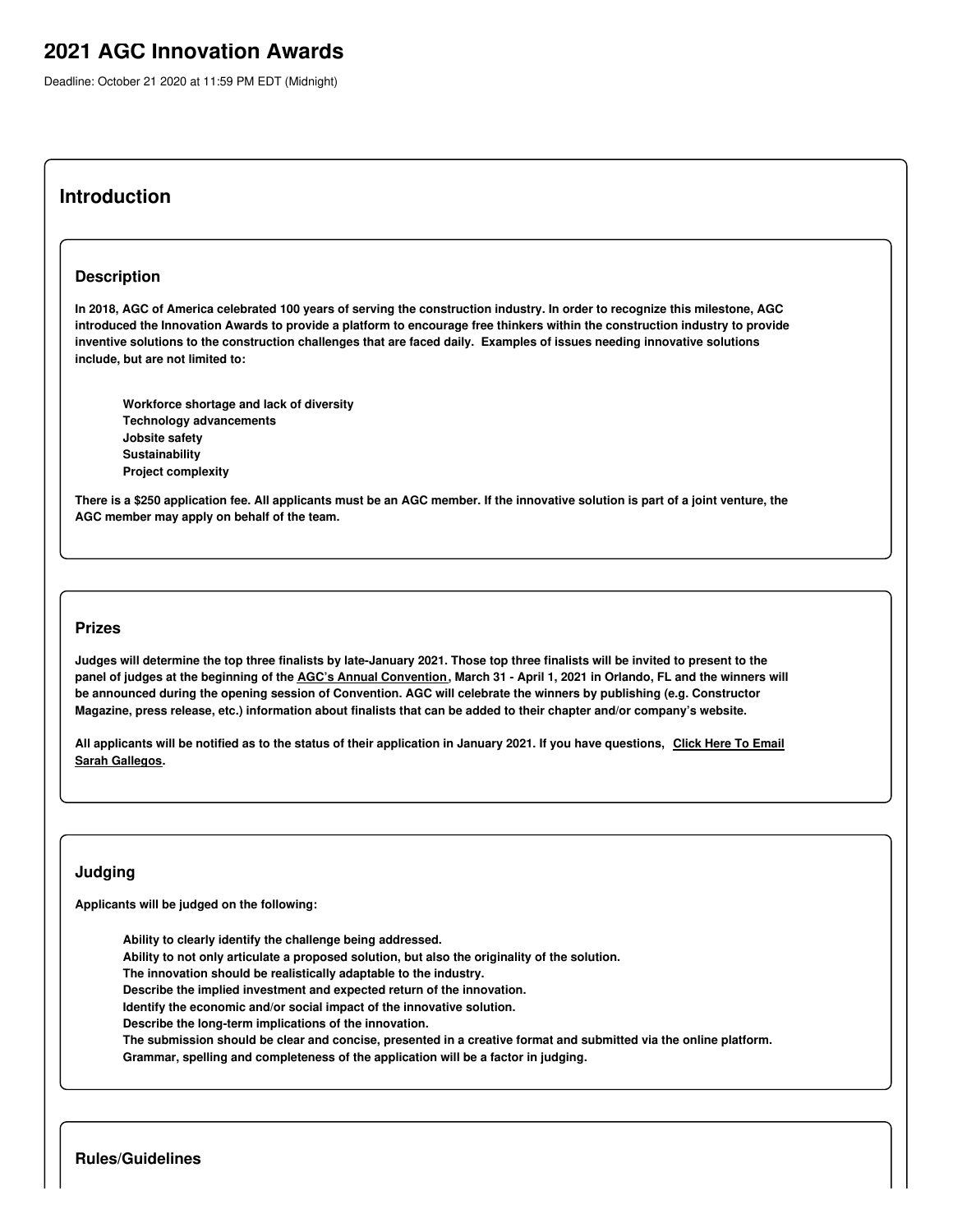**Rules/Guidelines for Submittal:**

The Innovation Award is open to all AGC members in good standing, Chapters and to students currently enrolled in an ABETor ACCE-accredited program. The final submission deadline for entries is 11:59 p.m. ET, Wednesday, October 21, 2020. Applications may be submitted by an individual or a group from a member company. All applicants must have written permission from their employer or university, which should be signed and uploaded at the end of the application. Entries must include an executive summary of 300 words or less and a creative multi-media presentation of the proposed innovation (whether it be video, collage, color photos, etc.). Applicant is limited to three media uploads AND one video link. Videos or that are uploaded should be in .mov, .avi, .qt formats. Any photos or images should be in JPG/JPEG or PNG format, ideally in 300 dpi resolution (for production purposes). Other accepted file types include, but are not limited to: .pdf, .ppt/.pptx, .xls/.xslx, .doc/.docx. Each file, including photos, may not exceed 20 MB. If your video exceeds the 20 MB limit, you will be able to provide a link to YouTube or other media outlet. Any uploaded video should be no longer than 5 minutes in length. All entries and accompanying materials may be used by AGC of America in celebrating the submitted innovation, as well as the individual or group that submitted it. By submitting an entry, the entrant grants to AGC of America a broad, non-exclusive royalty-free copyright license to copy, distribute, and otherwise use the entry, including accompanying materials (e.g. materials in text, image, or other tangible forms), in whole or in part, in works both related and unrelated to the AGC Innovation Award. Such license covers the tangible expression of the ideas described in the materials, but not to the ideas themselves. The applicant represents and warrants that: • the ideas submitted are the applicant's original ideas; • the applicant has the right to grant the **copyright above-referenced license;• nothing in the entry (including accompanying materials) violates any proprietary,** personal, or other rights of any third party, or contains any libelous or unlawful matter; neither the submission of the entry nor the granting of the above-referenced copyright license infringes on any rights of any third party. All applications must be completed using AGC's online application system. There is a \$250 application fee for all entries. Entries will not be accepted **by any other means. Download Rules/Guidelines [here.](https://www.agc.org/sites/default/files/AGC Innovation Award Rules %26 Guidelines %282019%29_0.pdf)**

### **Personal Information**

#### **Contact Information**

First Name: \*

Last Name: \*

Permanent Address: \*

City: \*

State: \*

Select one...

Primary Phone Number:

Are you a Student or AGC Member? \*

▼

 $\blacktriangledown$ 

University Name: \*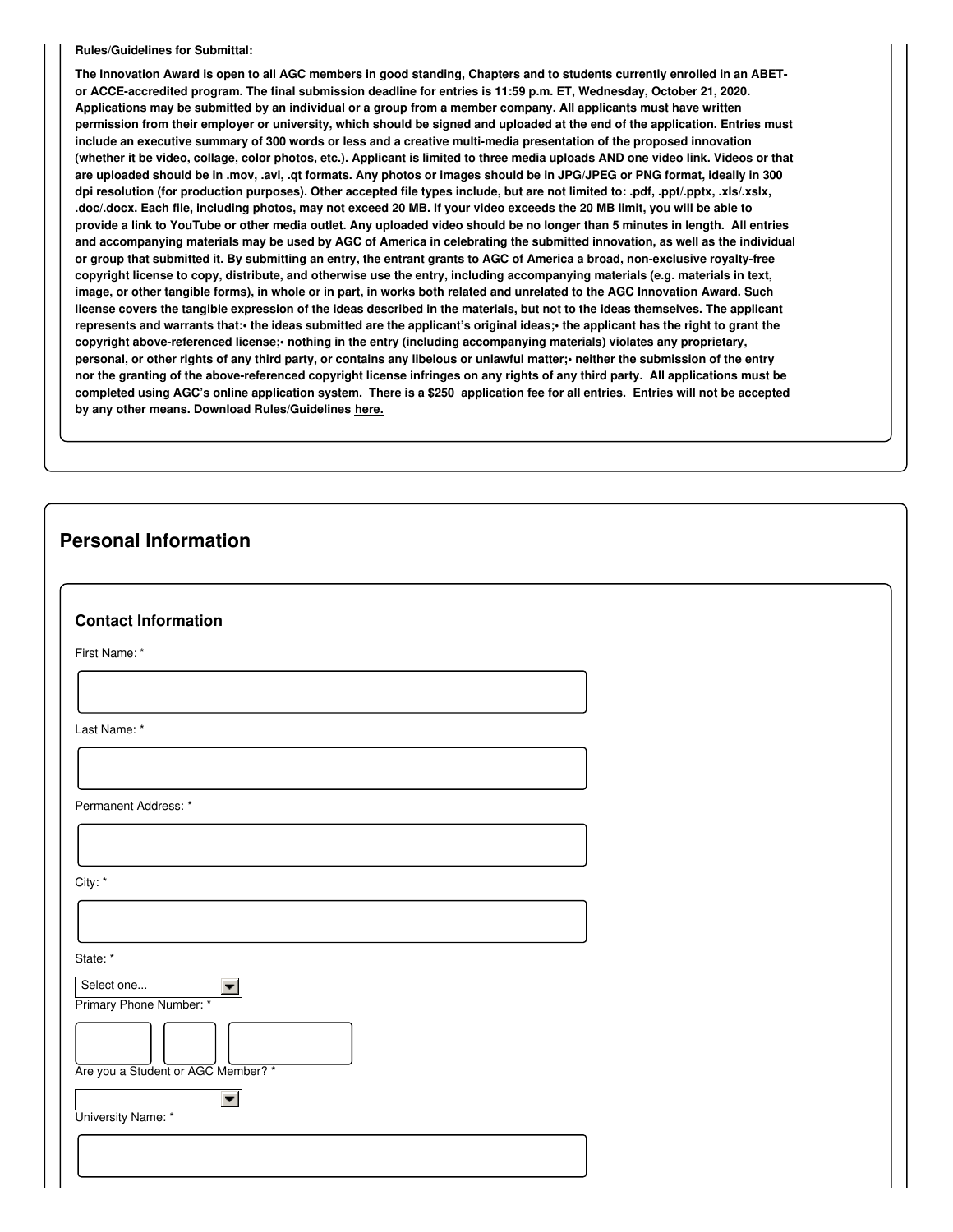|  |  | Provide AGC Chapter: * |  |
|--|--|------------------------|--|
|--|--|------------------------|--|

Identify Company (if AGC Chapter, provide Chapter name again): \*

### **Proposed Innovative Solution**

#### **Executive Summary**

\*

The executive summary should briefly summarize the innovative solution you are proposing and set the stage for your multi-media submission. Reminder, your application will be judged on the following:

Ability to clearly identify the challenge being addressed. Ability to not only articulate a proposed solution, but also the originality of the solution. The innovation should be realistically adaptable to the industry. Describe the implied investment and expected return of the innovation. Identify the economic and/or social impact of the innovative solution. Describe the long-term implications of the innovation. The submission should be clear and concise, presented in a creative format and submitted via the online platform. Grammar, spelling and completeness of the application will be a factor in judging.

Max Number of Words: 300

### **Creative Media Upload**

### **File Attachments**

Attach creative multi-media presentation of your innovation (whether it be video, collage, color photos, etc.) below. Applicant is limited to three media uploads AND one video link. Videos or that are uploaded should be in .mov, .avi, .qt formats. Any photos or images should be in JPG/JPEG or PNG format, ideally in 300 dpi resolution (for production purposes). Other accepted file types include, but are not limited to: .pdf, .ppt/.pptx, .xls/.xslx, .doc/.docx. Each file, including photos, may not exceed 20 MB. If your video exceeds the 20 MB limit, please provide link to YouTube or other media outlet below. Any **uploaded video should be no longer than 5 minutes in length.**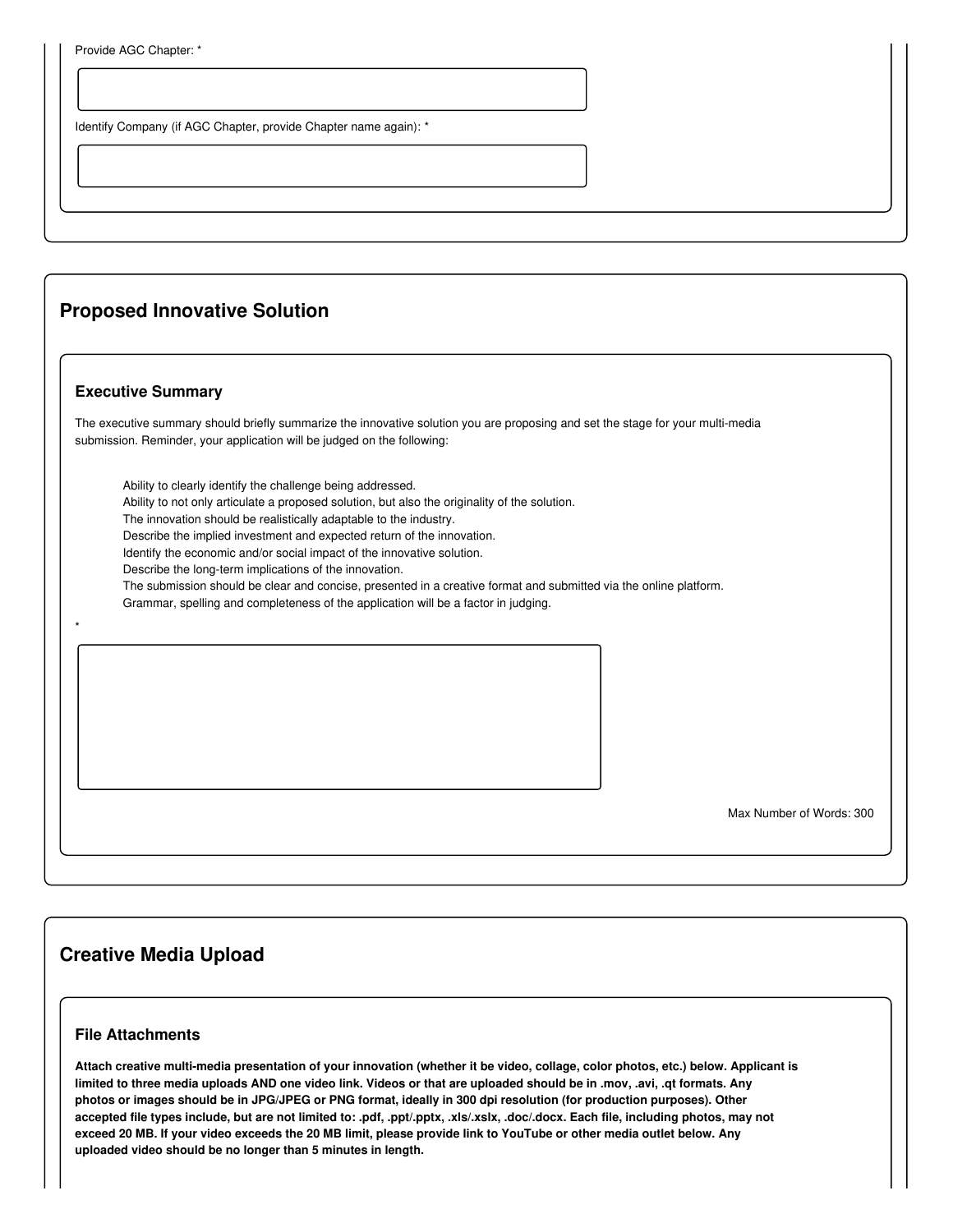| Provide Video link below:                   |  |  |
|---------------------------------------------|--|--|
|                                             |  |  |
|                                             |  |  |
| File Upload 1                               |  |  |
| Select File Choose File                     |  |  |
| No file selected<br>Maximum File Size: 20MB |  |  |
| No file attached                            |  |  |
| File Upload 2                               |  |  |
| Select File Choose File<br>No file selected |  |  |
| Maximum File Size: 20MB                     |  |  |
| No file attached                            |  |  |
| File Upload 3                               |  |  |
| Select File Choose File<br>No file selected |  |  |
| Maximum File Size: 20MB                     |  |  |
| No file attached                            |  |  |
|                                             |  |  |
|                                             |  |  |

# **Permission**

### **Written Permission**

Written permission from employer or university is required. Please click [here](https://www.agc.org/sites/default/files/Innovation award permission_0.pdf) to download that permission form. You will need to then upload this document once it has been signed. This is a simple acknowledgement from either a faculty adviser or employer that you are submitting an application for this award.

Select File Choose File No file selected *Maximum File Size: 20MB , Accepted file types: .doc, .pdf No file attached*

# **Application Fee**

### **Application Fee**

A \$250 fee is required to submit your application.

Please use the PayPal button to submit your application fee. Other forms of payment will not be accepted. \*

## **Submission**